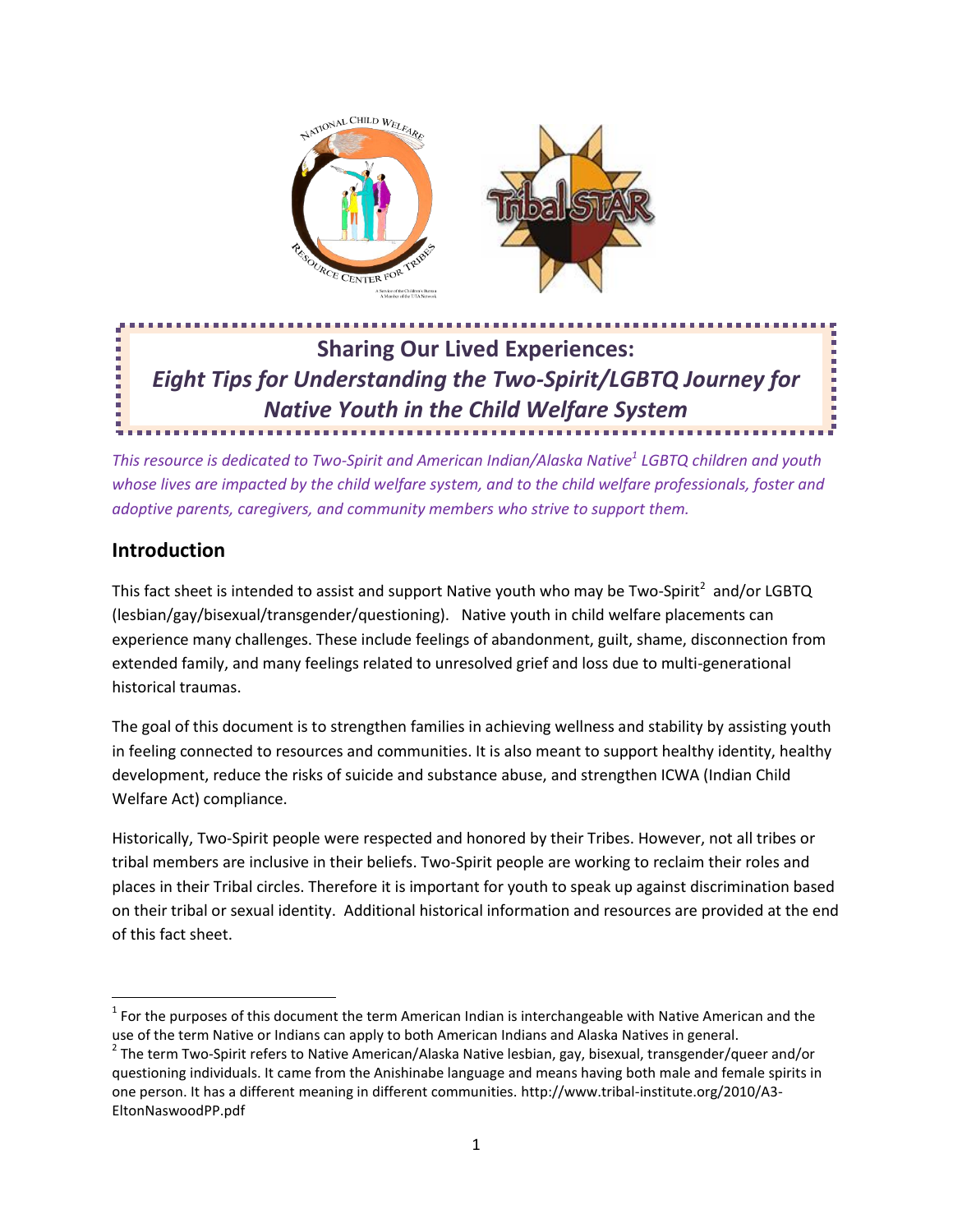### *Eight Tips for Understanding the Two-Spirit/LGBTQ Journey for Native Youth in the Child Welfare System*

- 1. **You are not alone**; there are other American Indian/Alaska Native youth like you experiencing similar thoughts and feelings related to their sexuality, gender, and tribal identity.
- 2. **Remember that you are a gift to the community and meant to be a contributing member**. Although right now you may feel you don't belong or that no one understands. Over time this will change.
- 3. **Do not feel ashamed of being Native American or Alaska Native**. Being Native, you may experience strong feelings of connection toward the Earth, nature, and your environment that others do not feel. You may also experience deep feelings when you see injustice or learn about historical events. These feelings are natural and you should pay attention to them.
- 4. **Reach out to others and develop trusting relationships with those who accept and support you**. Try to maintain relationships with at least one or two close friends with whom you may share your worries and your successes in life. If you feel the need to seek or get counseling to cope with your feelings, this is okay.
- 5. **Understanding and accepting your sexual and gender identity can take time** and it is important to value yourself, your identity, and your unique heritage through this process. Take responsibility to protect yourself and others from sexually transmitted infections (STI's) and be aware of the risks involved in all sexual activities. There are many educational resources to assist you about healthy sexuality and there are accounts of current and past Natives who lived out healthy lives as Two-Spirit or LGBTQ individuals.

# **Resources for Two-Spirit Youth in Foster Care**

### **From Two-Spirit Adults Who Were in Foster Care as Youth**

*Child welfare workers and caregivers: Please consider sharing these messages with Two-Spirit and Native LGBTQ youth!*

- x *This document was created just for you. If you feel you are in an unsafe environment it is important to speak up and tell somebody you trust.*
- x *There are digital stories of other Two-Spirit/LGBTQ youth that you can view at http://www.nrcpfc.org/di gital\_stories/two-spirit/.*
- x *A similar fact sheet was created for parents and caregivers of Two-Spirit and LGBTQ youth. It can be found at http://www.nrcpfc.org/d ownloads/wu/Two-SpiritTipsSheet.pdf.*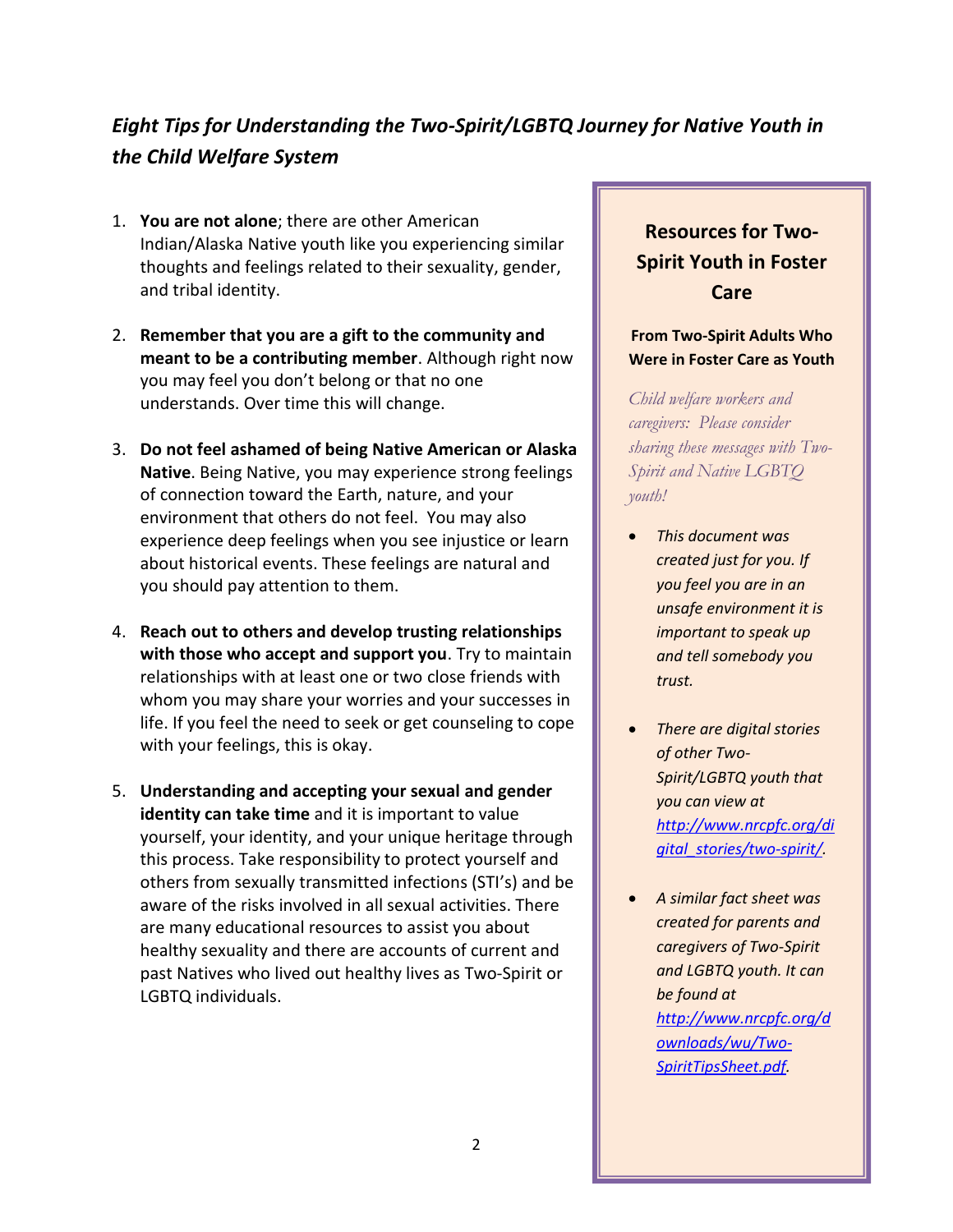- 6. **Be patient with your parents and caregivers,** remember they are also learning how to best support your experience and development. Be open to sharing your feelings and thoughts with them and other friends or family members you trust.
- 7. **If you ever have thoughts of suicide or find yourself unable to stop having self-destructive thoughts it is important to tell someone you trust.** Seek support and assistance to work through these feelings. If you feel you are in an unsafe environment it is important to speak up and tell somebody you trust. This document was created just for you.
- 8. **As a Native person you are encouraged to know who you are and where you are from**. You are encouraged to learn about your tribe, its history and culture. Participate in Native community events and remember to respect and acknowledge your elders. Observe how others act in community settings and offer to help and volunteer at events. Remember when another Native person asks 'where are you from?' they may also be asking 'what is your tribe?' When you speak and interact with others it is important to be careful with your words and actions.

### *Additional & Historical Information:*

Two-Spirit is a Native American<sup>3</sup> term that is usually used to indicate a person whose body simultaneously houses a masculine spirit and a feminine spirit. Two-Spirit is a Native concept: Will Roscoe writes that Two-Spirit people have been "documented in over 130 tribes, in every region of North America, among every type of native culture." Different words are used for Two-Spirit people in different tribes, and the word Two-Spirit may have different meanings in different Native languages. Some tribes may not have a commonly known and used word for Two-Spirit people at this point in time.

Historically and culturally, Two-Spirit people were respected and honored by their tribes. Their gender roles in the community included protecting children; being parental/partners; helping in ceremonies; gathering food and medicine; caretaking; and serving as peacekeepers, name givers, and spiritual leaders. Due to oppression (including homophobia/transphobia) and historical and intergenerational trauma there are issues that may disproportionately impact Two-Spirit/Native LGBTQ people today. These include: loss of identity; loss of culture; alienation from family, friends, and community; substance abuse; hate crimes; unemployment; various forms of violence, including childhood physical abuse, childhood sexual abuse, domestic violence, and sexual assaults (often unreported); discrimination; suicide; HIV infection; and depression and other mental health issues. Today, Two-Spirit people are working to reclaim their roles and places in their tribal circles.

 $3$  For the purposes of this document, the term Native American is interchangeable with American Indian and use of the terms Native and Indian can apply to both American Indians and Alaska Natives in general.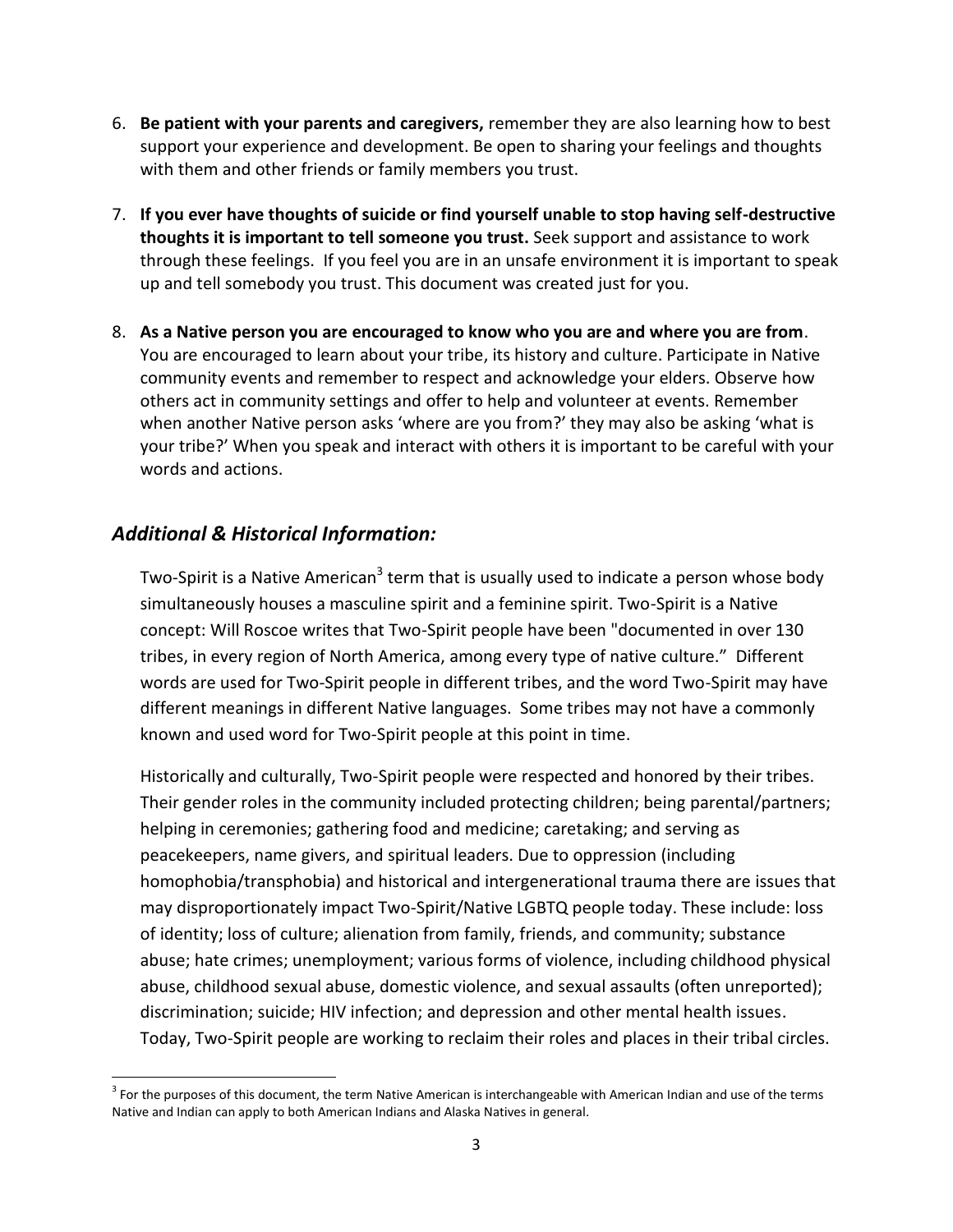# **Selected Additional Resources**

- x **LGBTQ Native American Youth: It Gets Better** This webpage links to a special "It Gets Better" video produced by the National Native American AIDS Prevention Center aimed at LGBTQ Native American Youth. http://www.care2.com/causes/lgbtq-native-american-youth-it-gets-better.html
- x **NativeOUT: Two Spirit Resource Center**  This website provides an array of Native American LGBT/Two-Spirit educational resources, multimedia, and news. http://nativeout.com/twospirit-rc/
- x **Native Youth Sexual Health Network** http://nativeyouthsexualhealth.com/
- x **Cultural Safety and Two Spirit Youth** http://prezi.com/pjqiyajmvr\_n/cultural-safety-two-spirit-youth/
- **Healing Footsteps: Digital Stories from Two-Spirit/LGBTQ People** *http://www.nrcpfc.org/digital\_stories/two-spirit/*
- **Sharing Our Lived Experience: 22 Tips for Caring for Two-Spirit and Native LGBTQ Youth in the Child Welfare System** http://www.nrcpfc.org/downloads/wu/Two-SpiritTipsSheet.pdf
- Honoring Innovations Report (April 2013): Standards of care for lesbian, gay, **bisexual, transgender, questioning, intersex and two-spirit American Indian/Alaska Native youth**  http://www.nicwa.org/mental\_health/SystemsOfCare/documents/2013SpringLTTA Final 001.pdf
- **Ensuring the Seventh Generation: A Youth Suicide Prevention Toolkit for Tribal Child Welfare Programs**  http://www.nicwa.org/youthsuicidepreventiontoolkit/ysptoolkit.pdf

. . . . . . . . .